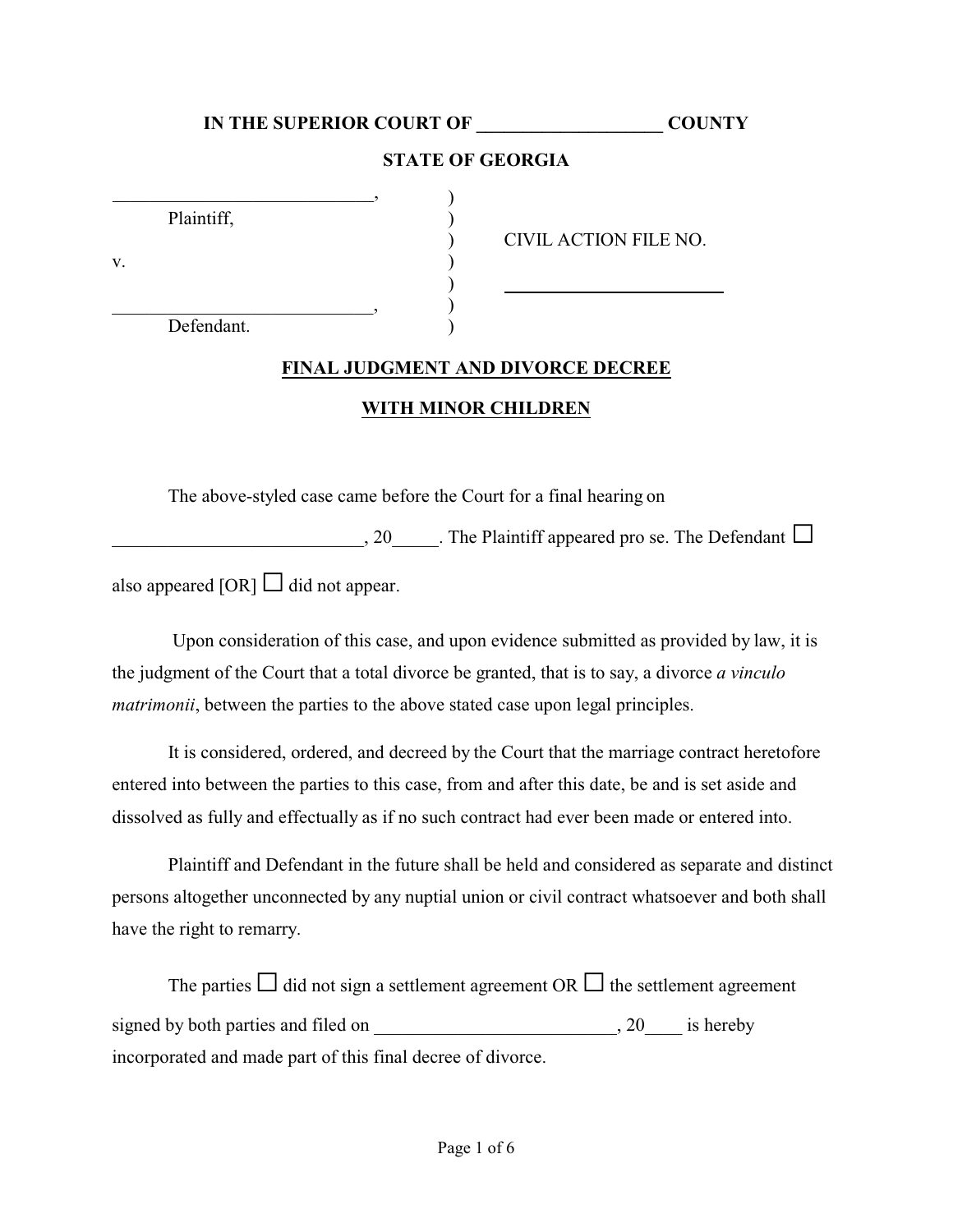The Plaintiff or Defendant (circle one)  $\Box$  requests a name change and the Court restores the prior maiden name, to wit: **\_\_\_\_\_\_\_\_\_\_\_\_\_\_\_\_\_\_\_\_\_\_\_\_\_\_\_\_\_\_\_\_\_\_\_\_\_\_\_\_\_\_\_\_\_\_\_\_\_\_\_**

year of birth \_\_\_\_\_\_\_\_\_\_ OR the Plaintiff or Defendant  $\Box$  does not request a name change.

THE COURT HEREBY FINDS THAT the parties have minor child(ren) together as issue of this marriage, who are listed below:

| <b>Child</b> | <b>Birth Year</b> |
|--------------|-------------------|
|              |                   |
|              |                   |
|              |                   |
|              |                   |

## THE COURT HEREBY ORDERS THE FOLLOWING:

# 1. CUSTODY

G (a) The \_\_\_\_\_\_\_\_\_\_\_\_\_\_\_\_\_\_\_\_\_\_\_ shall have sole temporary and permanent custody of the child/children.

 $\Box$  (b) The shall have primary physical custody of the minor child/children and the parties shall share joint legal custody. The parties shall consult one another on all issues touching upon the health, medical and dental care, education (religious and secular), vacations, travel, summer activities, upbringing, and welfare of said minor children. However, where the parties cannot agree, the shall be the ultimate decision maker. The parties will use their best efforts to insure that each parent is advised and informed regarding the progress and development of the parties' children.

 $\Box$  (c) The parties shall have joint legal and joint physical custody of the minor child/children. The parties shall consult one another on all issues touching upon the health, medical and dental care, education (religious and secular), vacations, travel, summer activities, upbringing, and welfare of said minor children. However, where the parties cannot agree, the shall be the ultimate decision maker. The parties will use their best efforts to insure that each parent is advised and informed regarding the progress and development of the parties' children.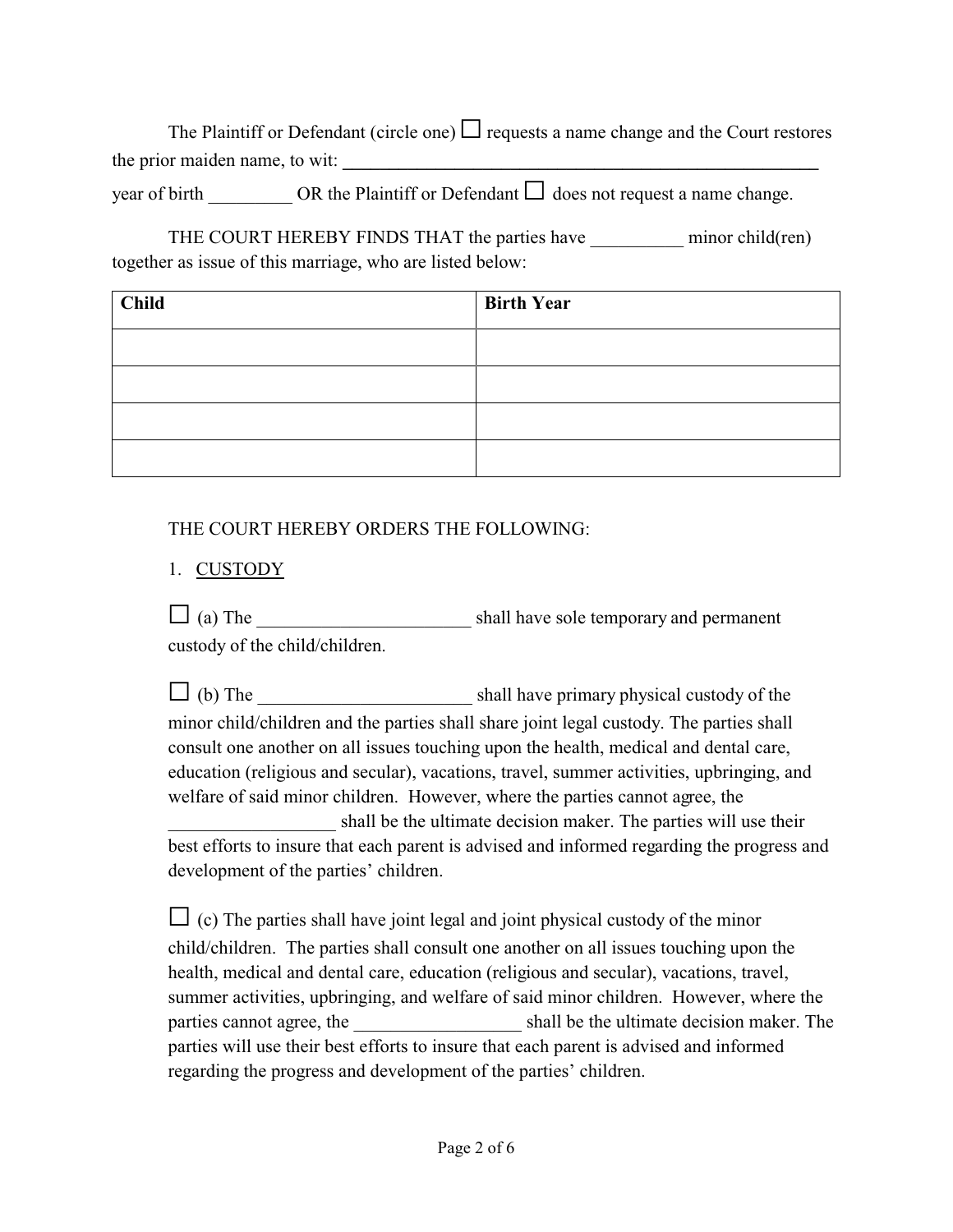## 2. VISITATION

 $\Box$  (a) The  $\Box$  shall have the right of reasonable visitation with the minor children, at any time by mutual consent of the parties. However, if the parties cannot agree then the following provisions apply: See attached "Exhibit A" the standard circuit visitation schedule.

 $\Box$  (b) No visitation is ordered at this time.

 $\Box$  (c) The parties shall visit as agreed upon in their incorporated settlement agreement.

 $\Box$  (d) The shall have visitation with the minor children as follows:

\_\_\_\_\_\_\_\_\_\_\_\_\_\_\_\_\_\_\_\_\_\_\_\_\_\_\_\_\_\_\_\_\_\_\_\_\_\_\_\_\_\_\_\_\_\_\_\_\_\_\_\_\_\_\_\_\_\_\_\_\_\_\_\_\_\_\_\_\_\_\_\_ \_\_\_\_\_\_\_\_\_\_\_\_\_\_\_\_\_\_\_\_\_\_\_\_\_\_\_\_\_\_\_\_\_\_\_\_\_\_\_\_\_\_\_\_\_\_\_\_\_\_\_\_\_\_\_\_\_\_\_\_\_\_\_\_\_\_\_\_\_\_\_\_ \_\_\_\_\_\_\_\_\_\_\_\_\_\_\_\_\_\_\_\_\_\_\_\_\_\_\_\_\_\_\_\_\_\_\_\_\_\_\_\_\_\_\_\_\_\_\_\_\_\_\_\_\_\_\_\_\_\_\_\_\_\_\_\_\_\_\_\_\_\_\_\_ \_\_\_\_\_\_\_\_\_\_\_\_\_\_\_\_\_\_\_\_\_\_\_\_\_\_\_\_\_\_\_\_\_\_\_\_\_\_\_\_\_\_\_\_\_\_\_\_\_\_\_\_\_\_\_\_\_\_\_\_\_\_\_\_\_\_\_\_\_\_\_\_ \_\_\_\_\_\_\_\_\_\_\_\_\_\_\_\_\_\_\_\_\_\_\_\_\_\_\_\_\_\_\_\_\_\_\_\_\_\_\_\_\_\_\_\_\_\_\_\_\_\_\_\_\_\_\_\_\_\_\_\_\_\_\_\_\_\_\_\_\_\_\_\_ \_\_\_\_\_\_\_\_\_\_\_\_\_\_\_\_\_\_\_\_\_\_\_\_\_\_\_\_\_\_\_\_\_\_\_\_\_\_\_\_\_\_\_\_\_\_\_\_\_\_\_\_\_\_\_\_\_\_\_\_\_\_\_\_\_\_\_\_\_\_\_\_ \_\_\_\_\_\_\_\_\_\_\_\_\_\_\_\_\_\_\_\_\_\_\_\_\_\_\_\_\_\_\_\_\_\_\_\_\_\_\_\_\_\_\_\_\_\_\_\_\_\_\_\_\_\_\_\_\_\_\_\_\_\_\_\_\_\_\_\_\_\_\_\_

## 3. OTHER PARENTAL RIGHTS

 $\Box$  (a) None of the parental rights listed below in (b) through (c) are ordered at this time.

 $\Box$  (b) Addresses and Telephone Numbers: The parties shall provide each other with their current home address and telephone number, as well as any other telephone number to call in case of emergency; they shall also notify each other of any change in the address or telephone number at least 15 days prior to the change.

 $\Box$  (c) Telephone Communication: When the child/children are with the other parent, that parent with whom the children are not with shall have open and reasonable rights of telephonic communication with said child at all times within the bounds of good taste and common sense considering the age of the child.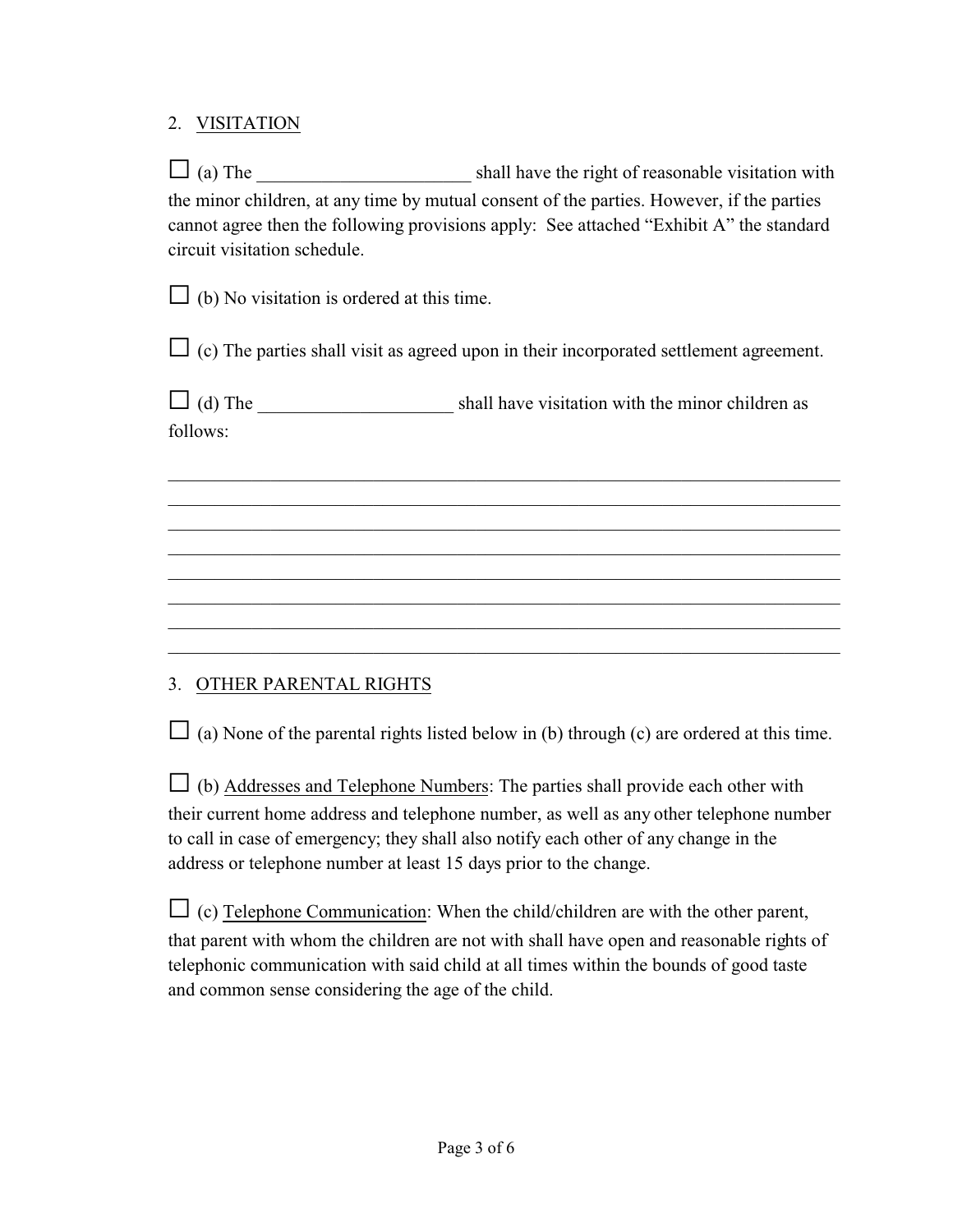### 4. CHILD SUPPORT

 $\Box$  (a) This issue is not addressed in this Final Judgment, either because the Court lacks personal jurisdiction over the Defendant, or because the parties have not asked the Court to decide the issue of child support.

G (b) A previously entered Child Support Order in Case No \_\_\_\_\_\_\_\_\_\_\_\_\_\_\_\_\_\_\_\_\_

shall hereby be incorporated and made part of this final decree.

| $\Box$ (c) The (Plaintiff or Defendant)        | shall pay to (Plaintiff                                                                    |  |
|------------------------------------------------|--------------------------------------------------------------------------------------------|--|
| or Defendant)                                  | , for the support of the minor child (ren) the sum                                         |  |
| $\sigma$                                       | (dollars) (\$ ) weekly/bi-weekly                                                           |  |
| or monthly (circle one) beginning on           | , 20 Said                                                                                  |  |
|                                                | child support shall continue monthly thereafter until each child reached the age of 18,    |  |
|                                                | dies, marries or otherwise become emancipated; except that if a child becomes 18 years     |  |
|                                                | old while enrolled in and attending high school on a full time basis, then child support   |  |
|                                                | shall continue until the child graduates or reached the age of 20, whichever occurs first. |  |
| Said payments shall be paid $\Box$ through the | County Clerk of Court                                                                      |  |
|                                                | along with any and all statutory handling fees OR L directly to the                        |  |
| at their home address.                         |                                                                                            |  |

## 5. HEALTH INSURANCE FOR CHILDREN

 $\Box$  (a) This issue is not addressed in this Final Judgment, either because the Court lacks personal jurisdiction over the Defendant, or because the parties have not asked the Court to decide this issue.

G (b) The (Plaintiff or Defendant) \_\_\_\_\_\_\_\_\_\_\_\_\_\_\_\_\_\_\_\_\_\_ shall maintain health insurance on the minor child/children. The parties shall split all uncovered health costs 50/50.

## 6. ALIMONY

 $\Box$  (a) This issue is not addressed in this Final Judgment, either because the Court lacks personal jurisdiction over the Defendant, or because the parties have not asked the Court to decide this issue.

| $\Box$ (b) The (Plaintiff or Defendant) |                           | shall pay to the (Plaintiff |
|-----------------------------------------|---------------------------|-----------------------------|
| or Defendant)                           | as alimony, the sum of    |                             |
| Dollars $(\$$                           | ) per month, beginning on | and                         |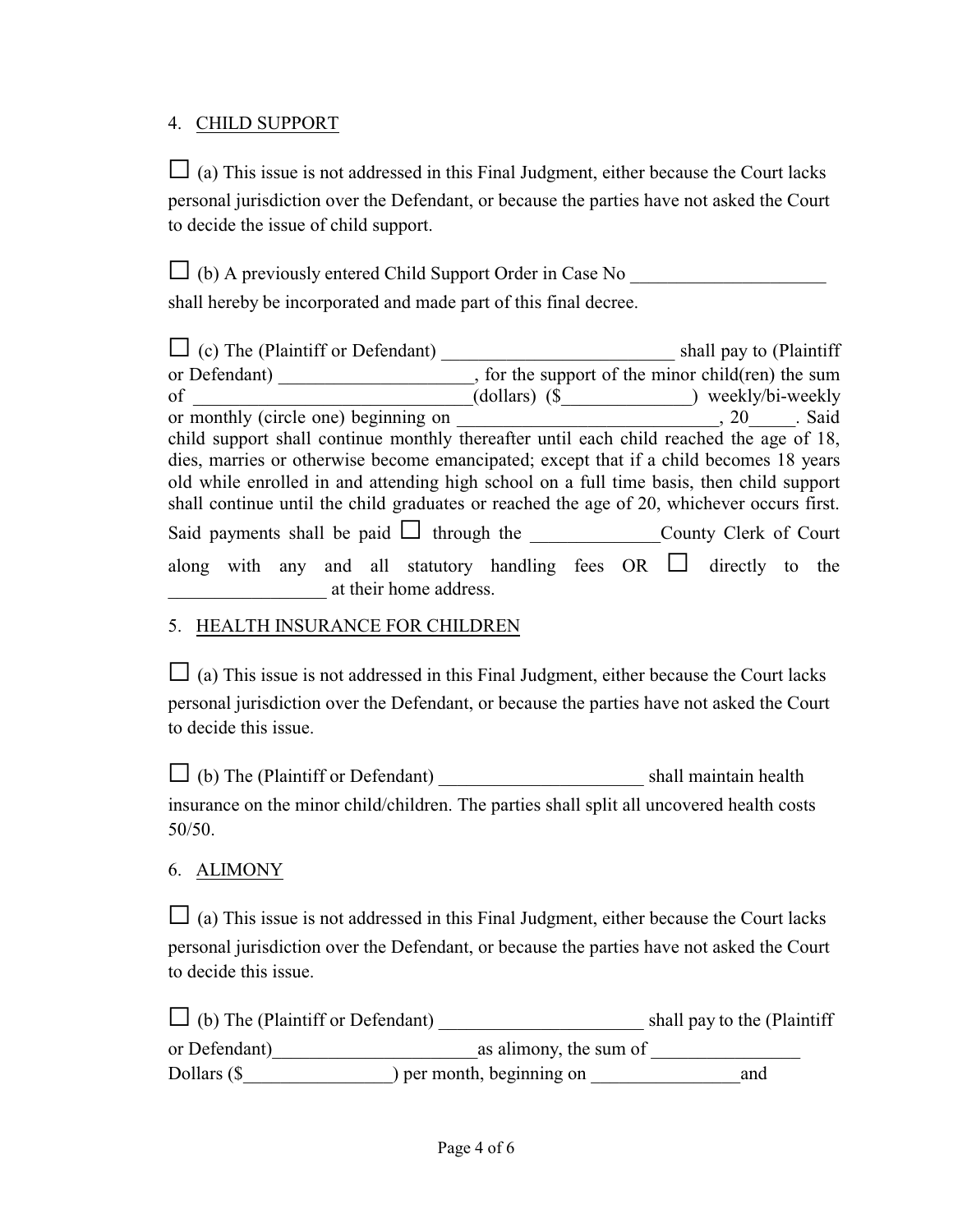| continuing monthly thereafter until $\Box$ (1) the recipient dies or remarries OR $\Box$ (2) for |  |
|--------------------------------------------------------------------------------------------------|--|
| a period of                                                                                      |  |

 $\Box$  (c) Neither party is entitled to alimony.

### 7. PROPERTY DIVISION

 $\Box$  (a) This issue is not addressed in this Final Judgment, either because the Court lacks personal jurisdiction over the Defendant, or because the parties have not asked the Court to decide this issue.

 $\Box$  (b) The parties have already made a division of all marital property, including any real estate, vehicles, household furniture, furnishings, household goods, equipment, bank accounts, and other personal property.

 $\Box$  (c) The parties possess various items of marital property, which shall be divided as provided in this Final Judgment. The parties shall transfer possession and title, if necessary, to their property as follows:

| <b>PLAINTIFF</b> | <b>DEFENDANT</b> |
|------------------|------------------|
|                  |                  |
|                  |                  |
|                  |                  |
|                  |                  |
|                  |                  |

Said property shall be transferred to the party listed above, by or before

8. DEBT

 $\Box$  (a) The parties have no outstanding joint marital debt.

 $, 20$   $.$ 

 $\Box$  (b) The parties division of debt shall be as agreed upon in their incorporated settlement agreement.